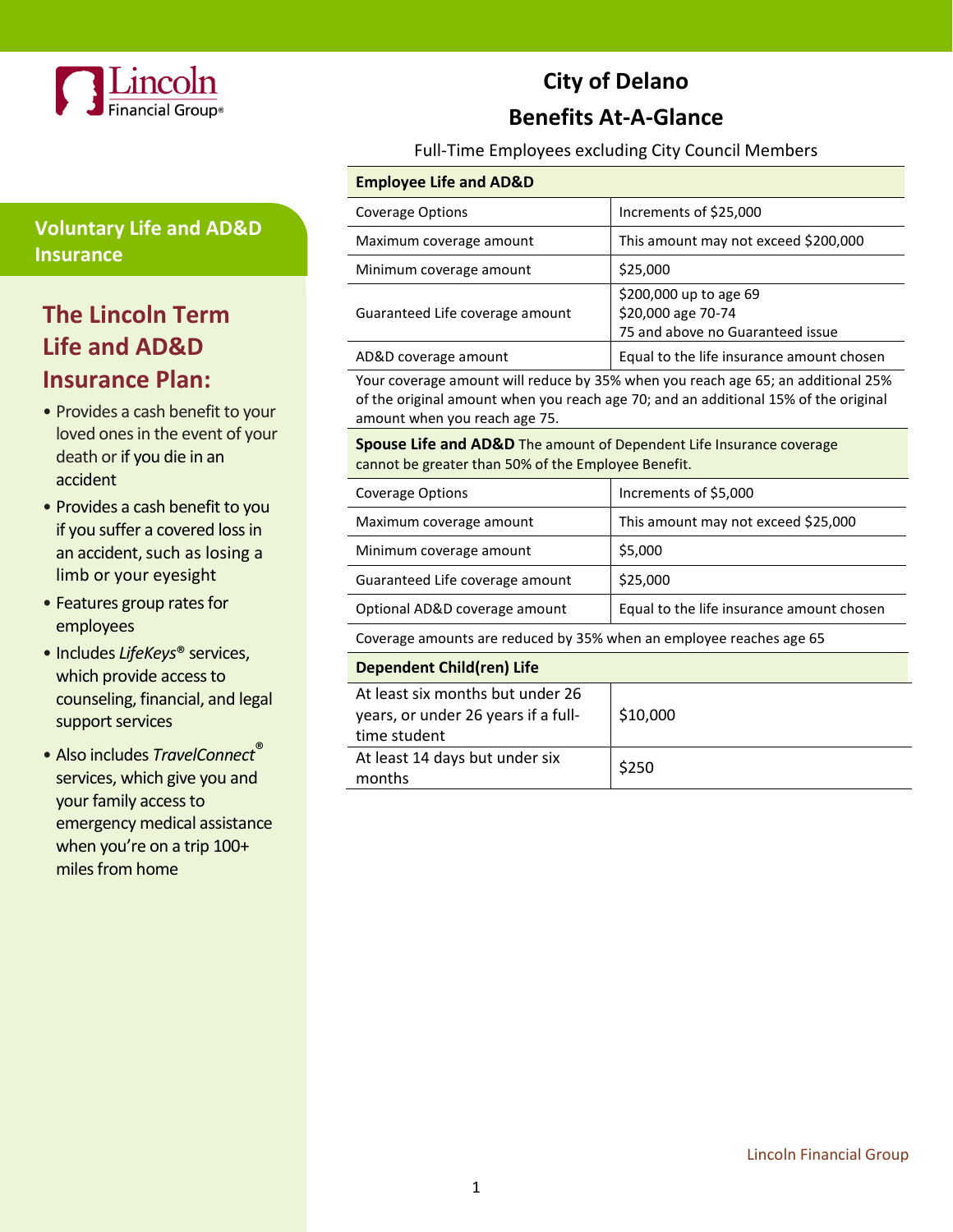#### **Employee Coverage**

### **Guaranteed Life Insurance Coverage Amount**

- Initial Open Enrollment: When you are first offered this coverage, you can choose a coverage amount up to \$200,000 through age 69 without providing evidence of insurability.
- Annual Limited Enrollment: You can increase your coverage amount by one increment without providing evidence of insurability up to the Guaranteed Life coverage amount. If you submitted evidence of insurability in the past and were declined or withdrawn, you may be required to resubmit evidence of insurability.
- If you decline this coverage now and wish to enroll later, evidence of insurability may be required and may be at your own expense.

#### **Maximum Insurance Coverage Amount**

• You can choose a coverage amount up to \$200,000 through age 69. Evidence of Insurability may be required for Voluntary life coverage. See the Evidence of Insurability page for details.

**Spouse Coverage** - You can secure term life insurance for your spouse if you select coverage for yourself.

#### **Guaranteed Life Insurance Coverage Amount**

- Initial Open Enrollment: When you are first offered this coverage, you can choose a coverage amount up to \$25,000 for your spouse without providing evidence of insurability.
- Annual Limited Enrollment: You can increase your coverage amount by two increments without providing evidence of insurability up to the Guaranteed Life coverage amount. If you submitted evidence of insurability in the past and were declined or withdrawn, you may be required to resubmit evidence of insurability.
- If you decline this coverage now and wish to enroll later, evidence of insurability may be required and may be at your own expense.

### **Maximum Insurance Coverage Amount**

• You can choose a coverage amount up to \$25,000 for your spouse. Evidence of Insurability may be required.

**Dependent Child(ren) Coverage -** You can secure term life insurance for your dependent children when you choose coverage for yourself**.**

**Guaranteed Life Insurance Coverage Option:** \$10,000

Life Insurance Benefits At-A-Glance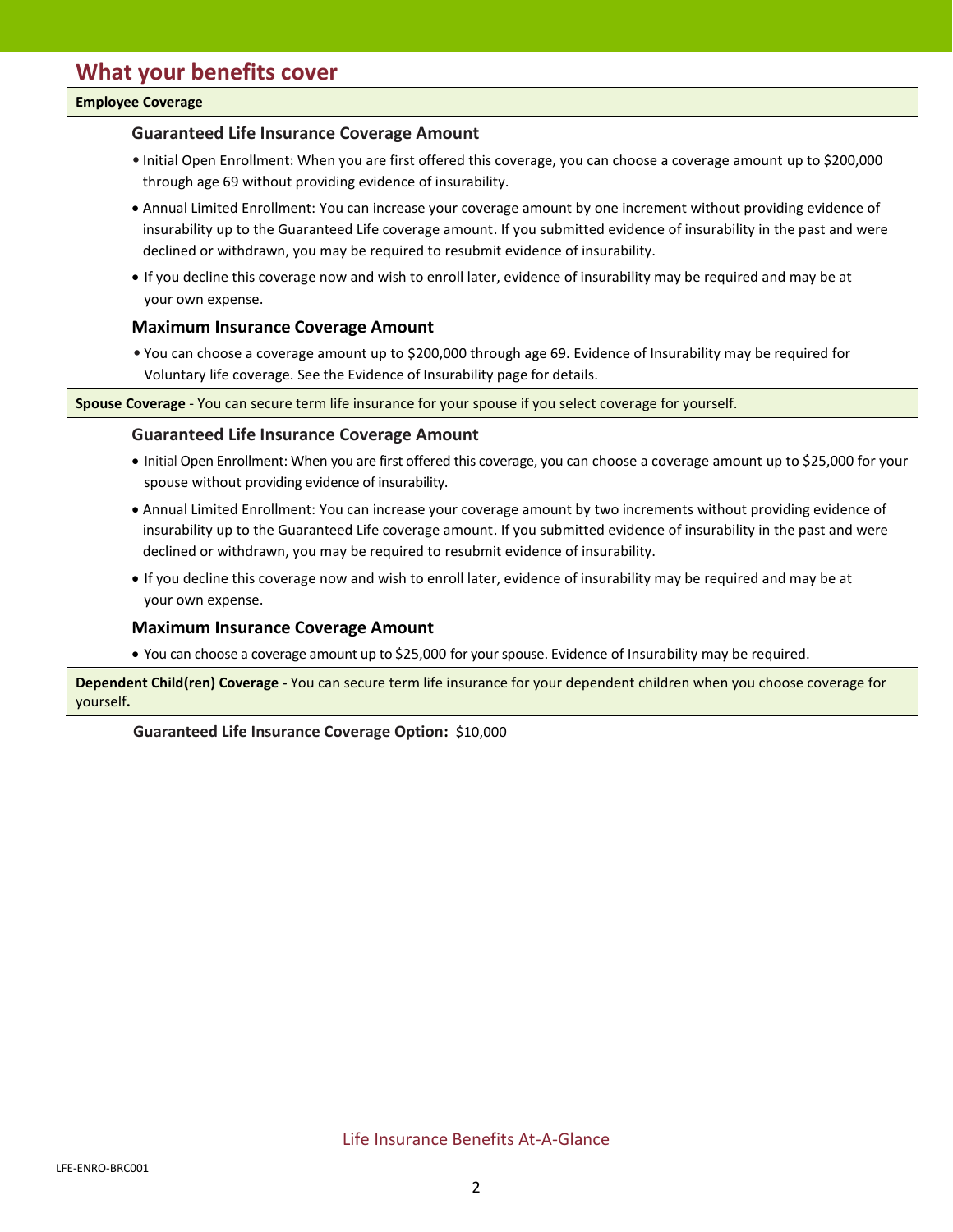## **Additional Plan Benefits Included with Life Coverage**

| Waiver of Premium         | Included |
|---------------------------|----------|
| Portability for Vol Life  | Included |
| Accelerated Death Benefit | Included |
| Conversion                | Included |

## **Benefit Exclusions**

Like any insurance, this term life and AD&D insurance policy does have exclusions.

For life insurance, a suicide exclusion may apply.

For AD&D, benefits will not be paid if death results from suicide, or death/dismemberment occurs while:

- Inflicting or attempting to inflict injury to one's self
- Participating in a riot or as a result of war or act of war
- Serving as a member of the military, including the Reserves and National Guard
- Committing or attempting to commit a felony
- Deliberately inhaling gas (such as carbon monoxide) or using drugs other than those prescribed by a physician and administered as prescribed
- Flying in a non-commercial airplane or aircraft, such as a balloon or glider
- Driving while intoxicated

In addition, the AD&D insurance policy does not cover sickness or disease, including the medical and surgical treatment of a disease.

This is an incomplete list of benefit exclusions. A complete list is included in the policy. State variations apply.

### **Questions?** Call 800-423-2765 and mention Group ID: CTYDELANO.

This is not intended as a complete description of the insurance coverage offered. Controlling provisions are provided in the policy, and this summary does not modify those provisions or the insurance in any way. This is not a binding contract. A certificate of coverage will be made available to you that describes the benefits in greater detail. Refer to your certificate for your maximum benefit amounts. Should there be a difference between this summary and the contract, the contract will govern.

*LifeKeys*® services are provided by ComPsych® Corporation, Chicago, IL. ComPsych®, EstateGuidance® and GuidanceResources® are registered trademarks of ComPsych® Corporation. TravelConnect® services are provided by On Call International, Salem, NH. ComPsych® and On Call International are not Lincoln Financial Group® companies. Coverage is subject to actual contract language. Each independent company is solely responsible for its own obligations.

#### **The** *TravelConnect***® program is not available to insured employees and dependents of policies issued in the state of New York.**

Group insurance products and services described herein are issued by The Lincoln National Life Insurance Company (Fort Wayne, IN), which does not solicit business in New York, nor is it licensed to do so. In New York, insurance products are issued by Lincoln Life & Annuity Company of New York (Syracuse, NY). Both are Lincoln Financial Group® companies. Product availability and/or features may vary by state. Limitations and exclusions apply. Lincoln Financial Group is the marketing name for Lincoln National Corporation and its affiliates. Affiliates are separately responsible for their own financial and contractual obligations.



©2020 Lincoln National Corporation LCN-3366447-121020

Life Insurance Benefits At-A-Glance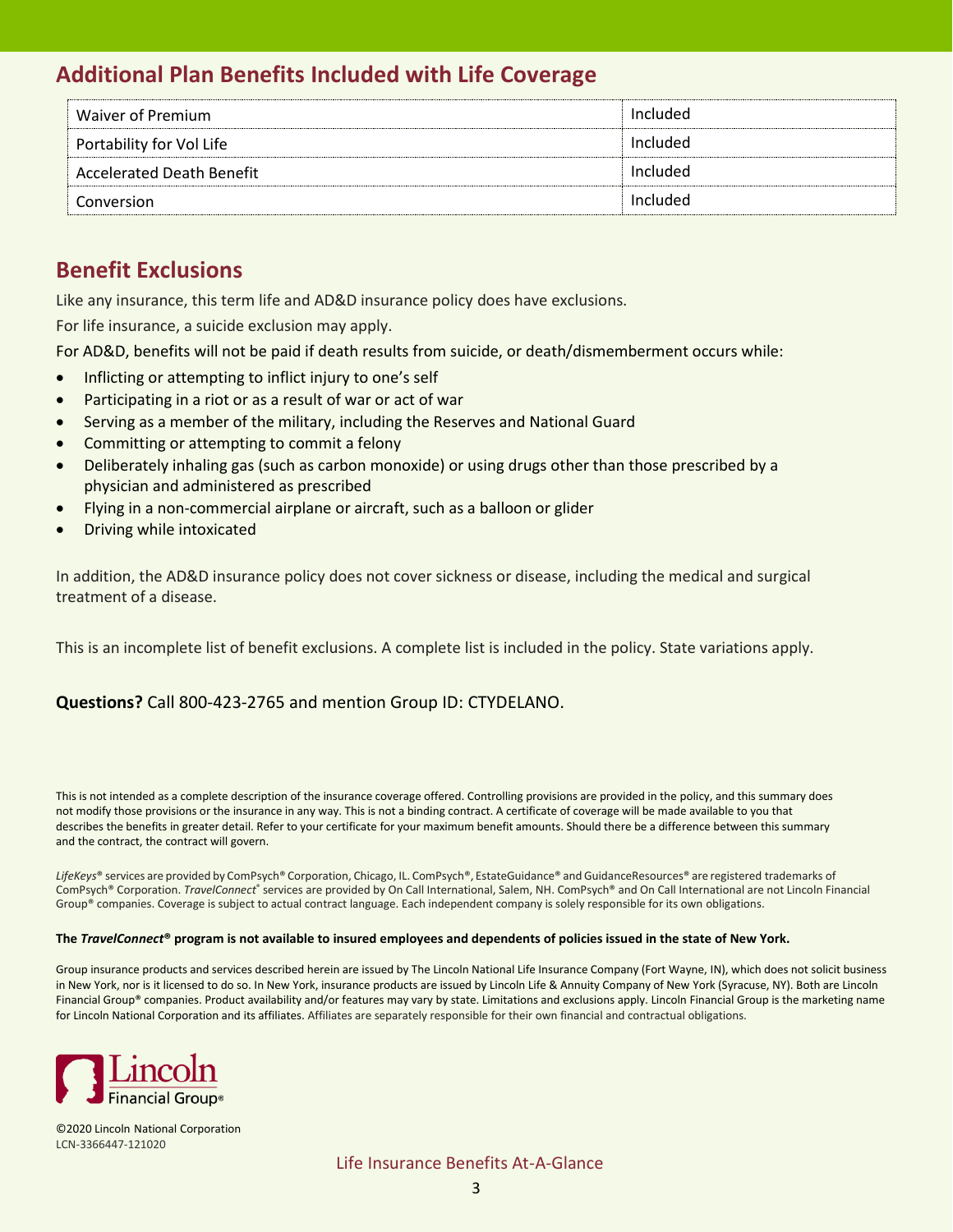## **Semi-Monthly Voluntary Life Insurance Premium Calculate Your Premium.**

### **Group Life and AD&D Rates for You**

| Employee  | Life and            |  |  |
|-----------|---------------------|--|--|
| Age       | AD&D                |  |  |
| Range     | <b>Premium Rate</b> |  |  |
| 0 - 24    | \$0.045             |  |  |
| 25 - 29   | \$0.045             |  |  |
| $30 - 34$ | \$0.045             |  |  |
| $35 - 39$ | \$0.060             |  |  |
| 40 - 44   | \$0.090             |  |  |
| 45 - 49   | \$0.130             |  |  |
| $50 - 54$ | \$0.240             |  |  |
| 55 - 59   | \$0.370             |  |  |
| 60 - 64   | \$0.410             |  |  |
| 65 - 69   | \$0.715             |  |  |
| 70 - 74   | \$1.775             |  |  |
| 75 +      | \$6.960             |  |  |

### **Group Life and AD&D Rates for Your Spouse**

| Employee<br>Age | Life and<br>AD&D    |  |  |
|-----------------|---------------------|--|--|
| Range           | <b>Premium Rate</b> |  |  |
| በ - 24          | \$0.045             |  |  |
| $25 - 29$       | \$0.045             |  |  |
| $30 - 34$       | \$0.045             |  |  |
| $35 - 39$       | \$0.060             |  |  |
| 40 - 44         | \$0.090             |  |  |
| 45 - 49         | \$0.130             |  |  |
| $50 - 54$       | \$0.240             |  |  |
| 55 - 59         | \$0.370             |  |  |
| $60 - 64$       | \$0.410             |  |  |
| 65 - 69         | \$0.715             |  |  |
| 70 - 74         | \$1.775             |  |  |
| $75+$           | \$6.960             |  |  |

### **Group Life Rates for your Dependent Child(ren)**

| Child(ren) Life   |  |
|-------------------|--|
| Premium Rate, per |  |
| \$10,000          |  |
| \$1.00            |  |

One affordable semi-monthly premium covers all of your eligible dependent children.

Note: To be eligible for coverage, a spouse or dependent child cannot be confined on the date the increase or addition is to take effect, it will take effect when the confinement ends.

Please see prior page for product information. Life Insurance Premium Calculation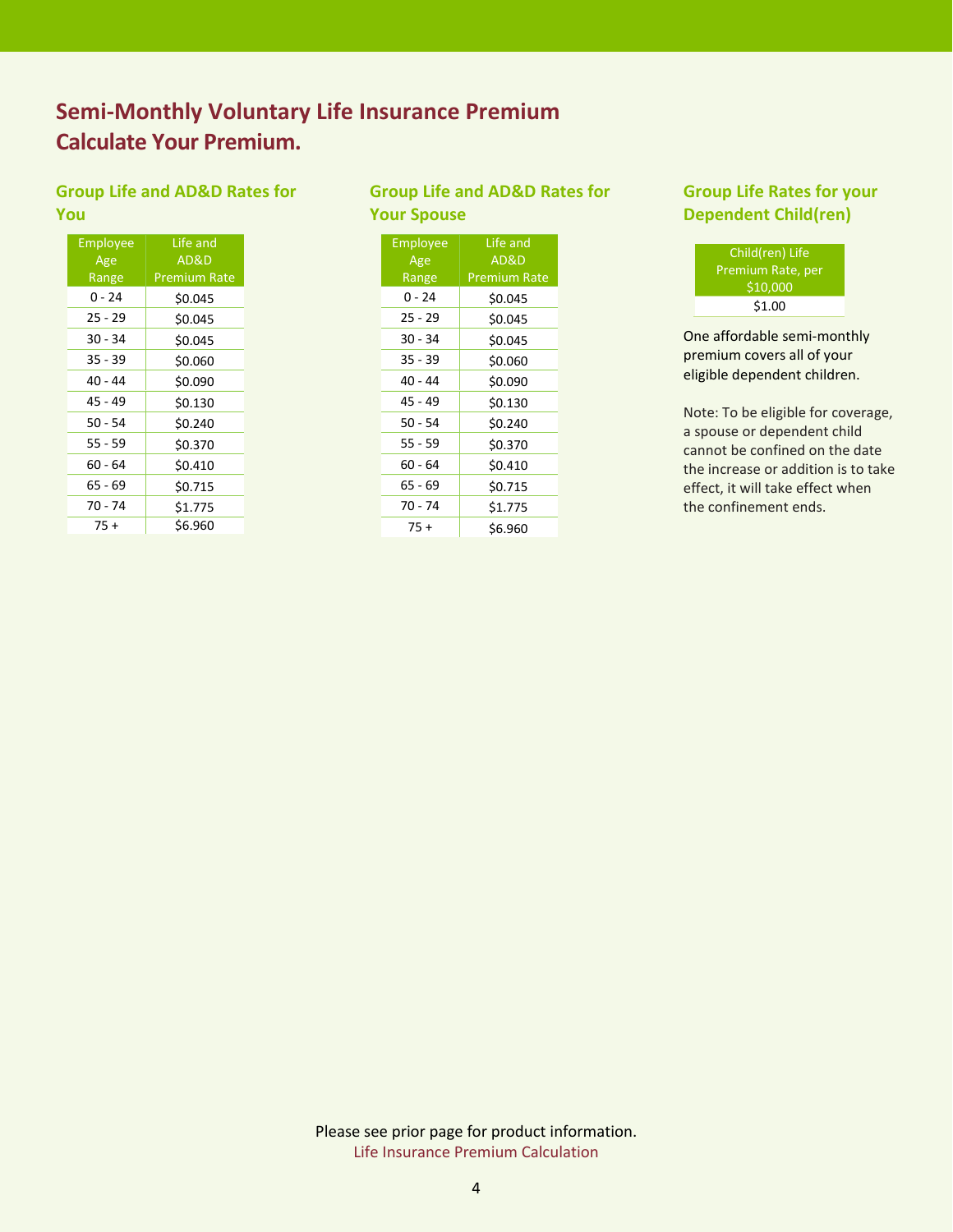| <b>Employee</b><br><b>Age Range</b> | \$25,000 | \$50,000 | \$75,000 | \$100,000 | \$125,000 | \$150,000 | \$175,000 | \$200,000 |
|-------------------------------------|----------|----------|----------|-----------|-----------|-----------|-----------|-----------|
| $0 - 24$                            | \$1.13   | \$2.25   | \$3.38   | \$4.50    | \$5.63    | \$6.75    | \$7.88    | \$9.00    |
| $25 - 29$                           | \$1.13   | \$2.25   | \$3.38   | \$4.50    | \$5.63    | \$6.75    | \$7.88    | \$9.00    |
| $30 - 34$                           | \$1.13   | \$2.25   | \$3.38   | \$4.50    | \$5.63    | \$6.75    | \$7.88    | \$9.00    |
| $35 - 39$                           | \$1.50   | \$3.00   | \$4.50   | \$6.00    | \$7.50    | \$9.00    | \$10.50   | \$12.00   |
| $40 - 44$                           | \$2.25   | \$4.50   | \$6.75   | \$9.00    | \$11.25   | \$13.50   | \$15.75   | \$18.00   |
| $45 - 49$                           | \$3.25   | \$6.50   | \$9.75   | \$13.00   | \$16.25   | \$19.50   | \$22.75   | \$26.00   |
| $50 - 54$                           | \$6.00   | \$12.00  | \$18.00  | \$24.00   | \$30.00   | \$36.00   | \$42.00   | \$48.00   |
| $55 - 59$                           | \$9.25   | \$18.50  | \$27.75  | \$37.00   | \$46.25   | \$55.50   | \$64.75   | \$74.00   |
| $60 - 64$                           | \$10.25  | \$20.50  | \$30.75  | \$41.00   | \$51.25   | \$61.50   | \$71.75   | \$82.00   |
| <b>Employee</b><br><b>Age Range</b> | \$16,250 | \$32,500 | \$48,750 | \$65,000  | \$81,250  | \$97,500  | \$113,750 | \$130,000 |
| $65 - 69$                           | \$11.62  | \$23.24  | \$34.86  | \$46.48   | \$58.09   | \$69.71   | \$81.33   | \$92.95   |
| <b>Employee</b><br><b>Age Range</b> | \$10,000 | \$20,000 | \$30,000 | \$40,000  | \$50,000  | \$60,000  | \$70,000  | \$80,000  |
| $70 - 74$                           | \$17.75  | \$35.50  | \$53.25  | \$71.00   | \$88.75   | \$106.50  | \$124.25  | \$142.00  |
| <b>Employee</b><br><b>Age Range</b> | \$6,250  | \$12,500 | \$18,750 | \$25,000  | \$31,250  | \$37,500  | \$43,750  | \$50,000  |
| $75 - 79$                           | \$43.50  | \$87.00  | \$130.50 | \$174.00  | \$217.50  | \$261.00  | \$304.50  | \$348.00  |
| <b>Employee</b><br><b>Age Range</b> | \$6,250  | \$12,500 | \$18,750 | \$25,000  | \$31,250  | \$37,500  | \$43,750  | \$50,000  |
| $80 - 84$                           | \$43.50  | \$87.00  | \$130.50 | \$174.00  | \$217.50  | \$261.00  | \$304.50  | \$348.00  |
| <b>Employee</b><br><b>Age Range</b> | \$6,250  | \$12,500 | \$18,750 | \$25,000  | \$31,250  | \$37,500  | \$43,750  | \$50,000  |
| $85 - 89$                           | \$43.50  | \$87.00  | \$130.50 | \$174.00  | \$217.50  | \$261.00  | \$304.50  | \$348.00  |
| <b>Employee</b><br><b>Age Range</b> | \$6,250  | \$12,500 | \$18,750 | \$25,000  | \$31,250  | \$37,500  | \$43,750  | \$50,000  |
| $90 - 94$                           | \$43.50  | \$87.00  | \$130.50 | \$174.00  | \$217.50  | \$261.00  | \$304.50  | \$348.00  |
| <b>Employee</b><br><b>Age Range</b> | \$6,250  | \$12,500 | \$18,750 | \$25,000  | \$31,250  | \$37,500  | \$43,750  | \$50,000  |
| $95+$                               | \$43.50  | \$87.00  | \$130.50 | \$174.00  | \$217.50  | \$261.00  | \$304.50  | \$348.00  |

## **Employee Semi-Monthly Premiums for Select Life Insurance Coverage Amounts**